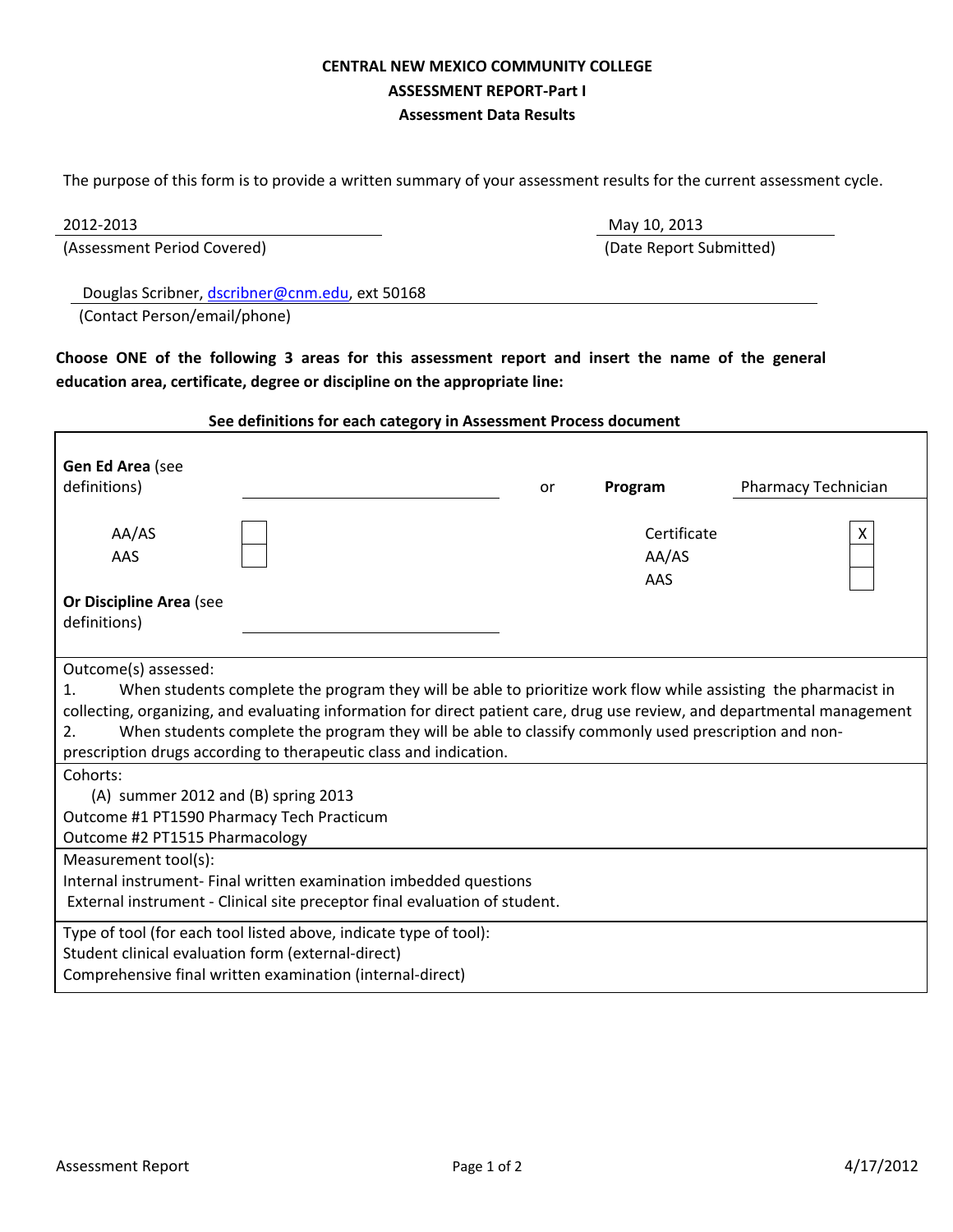Achievement Target (if more than one measurement tool, list target for each tool separately):

Clinical evaluation form

1. 71% of students achieve a score of 3 or higher (scale 1-5) on questions 4, 8, 9, 12 and 16 Final examination

1. 71% of students correctly answer the specific exam questions, PT1515 Exam #3 questions 2, 15, 31, 44 & 48 Assessment Results/Findings (if more than one measurement tool, list results for each tool separately):

Clinical evaluation form

- Cohort (A), of the 19 students who received final evaluations, all students received scores of at least 3 on a scale of 1-5, on all competencies (100%)
- Cohort (B), of the 25 students who received final evaluations, 24 received scores of at least 3 on a scale of 1- 5, on all competencies (96%)

Final examination embedded questions

- Cohort (A) 89% (N-17) on question 2 84% (N=16) on question 15 95% (N=18) on question 31 89% (n=17) on question 44 79% (N=15) on question 48 • Cohort (B)
- 92% (N-23) on question 2 88% (N=22) on question 15 84% (N=21) on question 31 88% (n=22) on question 44 92% (N=23) on question 48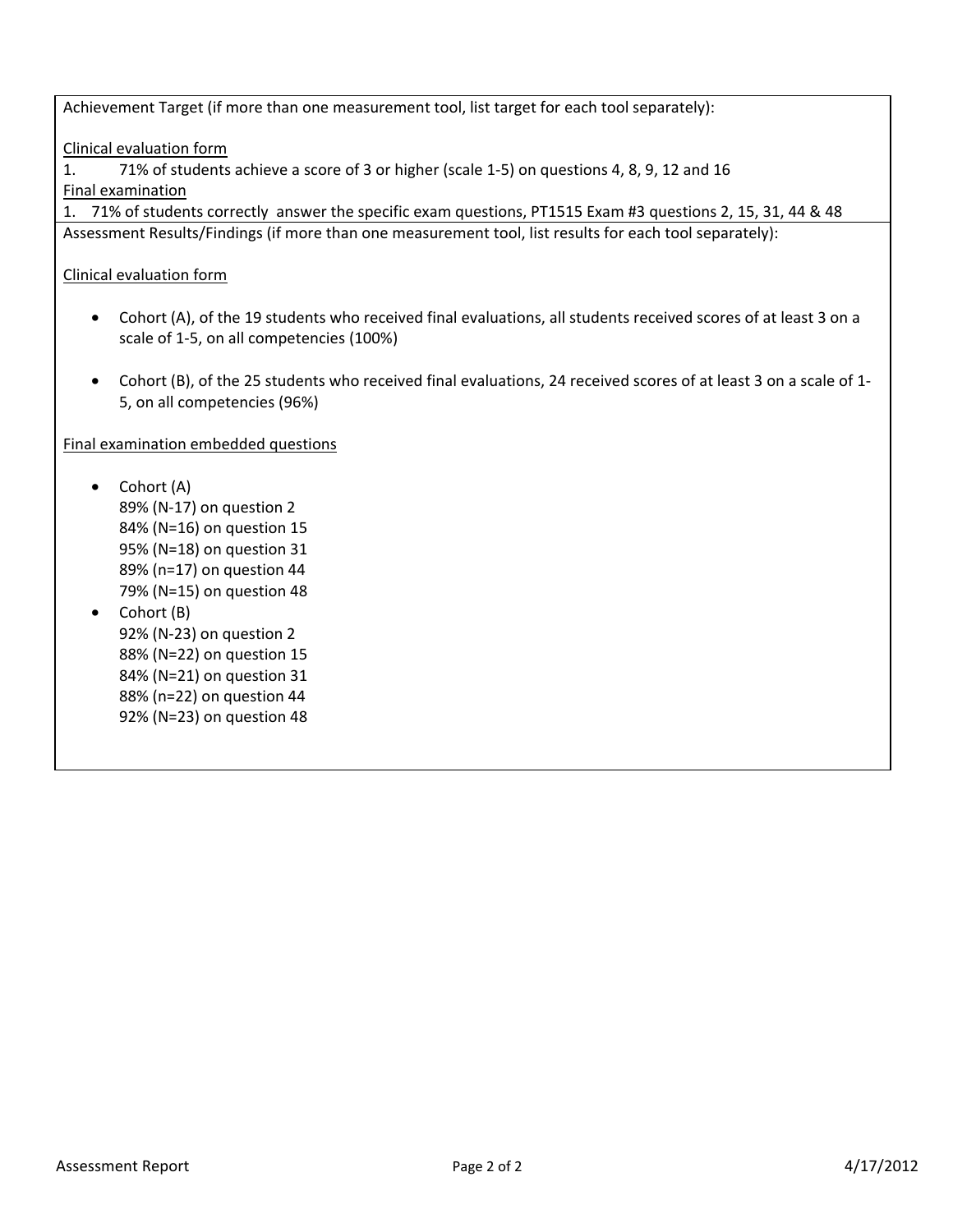## **CENTRAL NEW MEXICO COMMUNITY COLLEGE ASSESSMENT REPORT – Part II Action Plan & Assessment Plan Update**

The purpose of this form is to provide a written summary of your assessment action plan for the designated assessment cycle and provide an updated assessment cycle plan for the current 5-year cycle

| 2012-2013                                      | August 30, 2013         |
|------------------------------------------------|-------------------------|
| (Report Period)                                | (Date Report Submitted) |
| Douglas Scribner, dscribner@cnm.edu, ext 50168 |                         |

(Contact Person/email/phone)

 $\mathsf{r}$ 

**Indicate ONE of the following 3 areas for this assessment report and insert the name of the general education area, certificate, degree or discipline on the appropriate line:** 

#### **See definitions for each category in Assessment Process document**

| <b>Gen Ed Area</b> (see definitions)                                                                                                                                                                                                       |  | or | Program | Pharmacy Technician              |
|--------------------------------------------------------------------------------------------------------------------------------------------------------------------------------------------------------------------------------------------|--|----|---------|----------------------------------|
| AA/AS<br>AAS<br><b>Or Discipline Area (see</b><br>definitions)                                                                                                                                                                             |  |    |         | Certificate<br>X<br>AA/AS<br>AAS |
| Data Results Period upon which this Action Plan is based (period which ended 6/30/xx):<br>Summer 2012 and spring 2013                                                                                                                      |  |    |         |                                  |
| Action Plan (close the loop):<br>Clinical evaluation form<br>(cohort A)                                                                                                                                                                    |  |    |         |                                  |
| Of the 19 students who received final evaluations, all received scores of at least 3 on a scale of 1-5 (100%)<br>(cohort B)<br>Of the 25 students who received final evaluations, 24 received scores of at least 3 on a scale of 1-5 (96%) |  |    |         |                                  |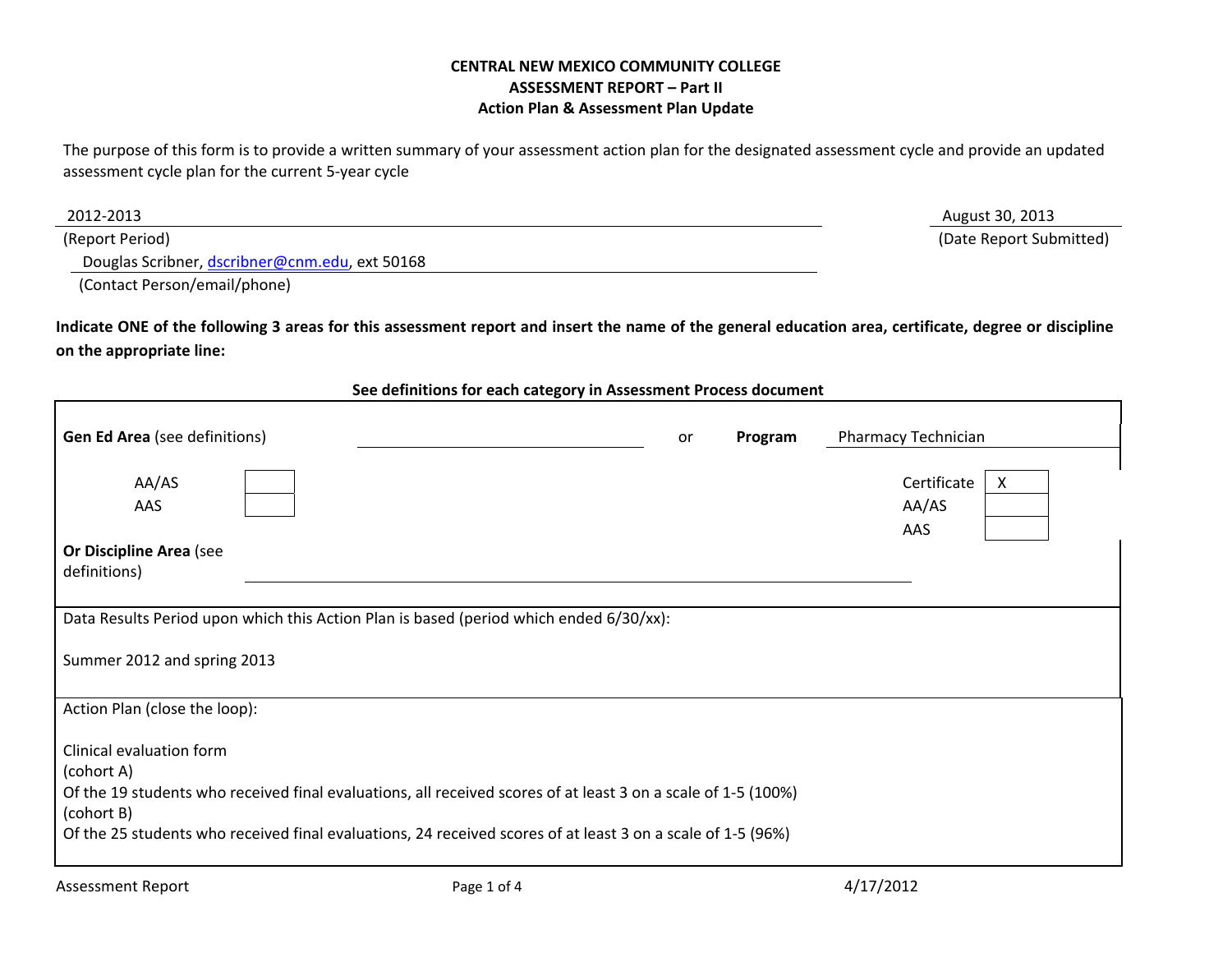Final examination embedded questions For both cohorts, results for all questions were higher than 71% (cohort A; 89%, 84%, 95%, 89% and 79%) (cohort B: 92%, 88%, 84%, 88% and 92%)

Because results for three of our questions were all higher than our minimal expectations, we will continue to monitor test results and adjust curriculum accordingly.

## **ASSESSEMENT PLAN**

**The assessment plan includes three parts:** 

- **1. The plan description (T**his should be a brief written description of the assessment plan(s) for the area/certificate/degree/discipline. If all outcomes are not shown in item #3 below as assessed in the 5 year cycle, this description must include information about their eventual assessment
- **2. The student learning outcomes for the area/program/discipline** for the 5 year cycle.
- **3. The assessment cycle timeline**

**1 Plan Description** 

**In the final phase of the program student learning is evaluated using two major tools, internally a comprehensive examination which mirrors the national pharmacy technician certification examination (PTCE), and also a final examination which is given by the lead preceptor at the students terminal clinical site.** 

**Students are evaluated at the clinical site using an external direct tool, with a scoring range of 1-5, students must receive a score of no less than 3 in each critical area. Students are evaluated in the classroom using the comprehensive written examination and requiring a correct answer on specific questions which assess knowledge of learning outcomes as outlined below. Our goal is having no less than 71% of students achieving those goals and curricular changes are made to maintain those levels.** 

**2 Provide the list of current student learning outcomes for this area or program (you may add more lines if necessary by right clicking and choosing insert row below):** 

| When students complete the program they will be able to prioritize work flow while assisting the<br>pharmacist in collecting, organizing, and evaluating information for direct patient care, drug use review,<br>and departmental management |
|-----------------------------------------------------------------------------------------------------------------------------------------------------------------------------------------------------------------------------------------------|
| When students complete the program they will be able to classify commonly used prescription and non<br>prescription drugs according to the rapeutic class and indication.                                                                     |
| When students complete the program they will be able to recall and apply various professional practice                                                                                                                                        |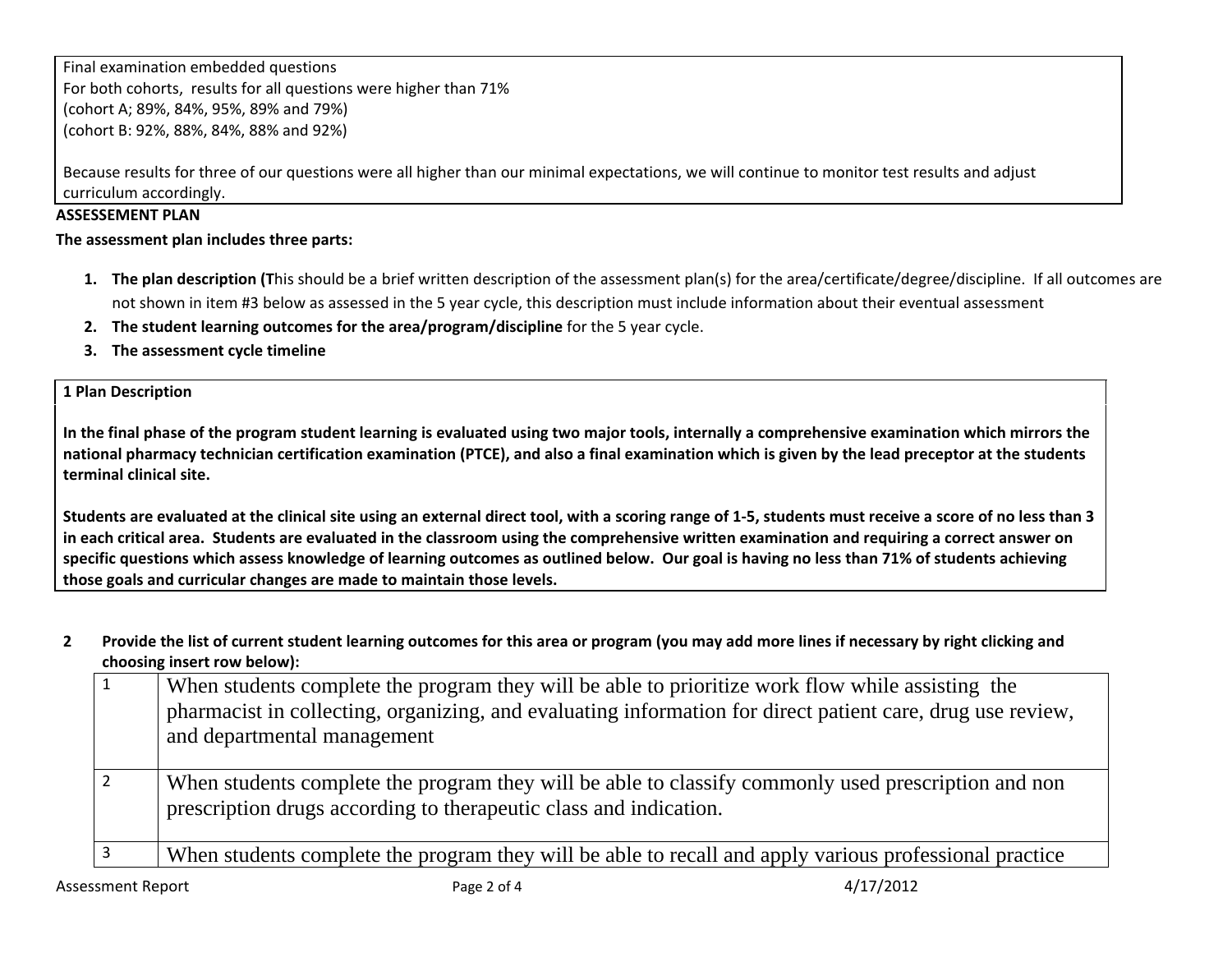| standards necessary to assist the pharmacist in monitoring the practice site for compliance with federal,<br>state and local laws, regulations and professional standards                        |
|--------------------------------------------------------------------------------------------------------------------------------------------------------------------------------------------------|
| When students complete the program they will be able to choose appropriate pharmaceuticals, devices,<br>and supplies according to an established purchasing program                              |
| When students complete the program they will be able to apply the skills needed to take personal<br>responsibility for assisting the pharmacist in improving the pharmaceutical care of patients |